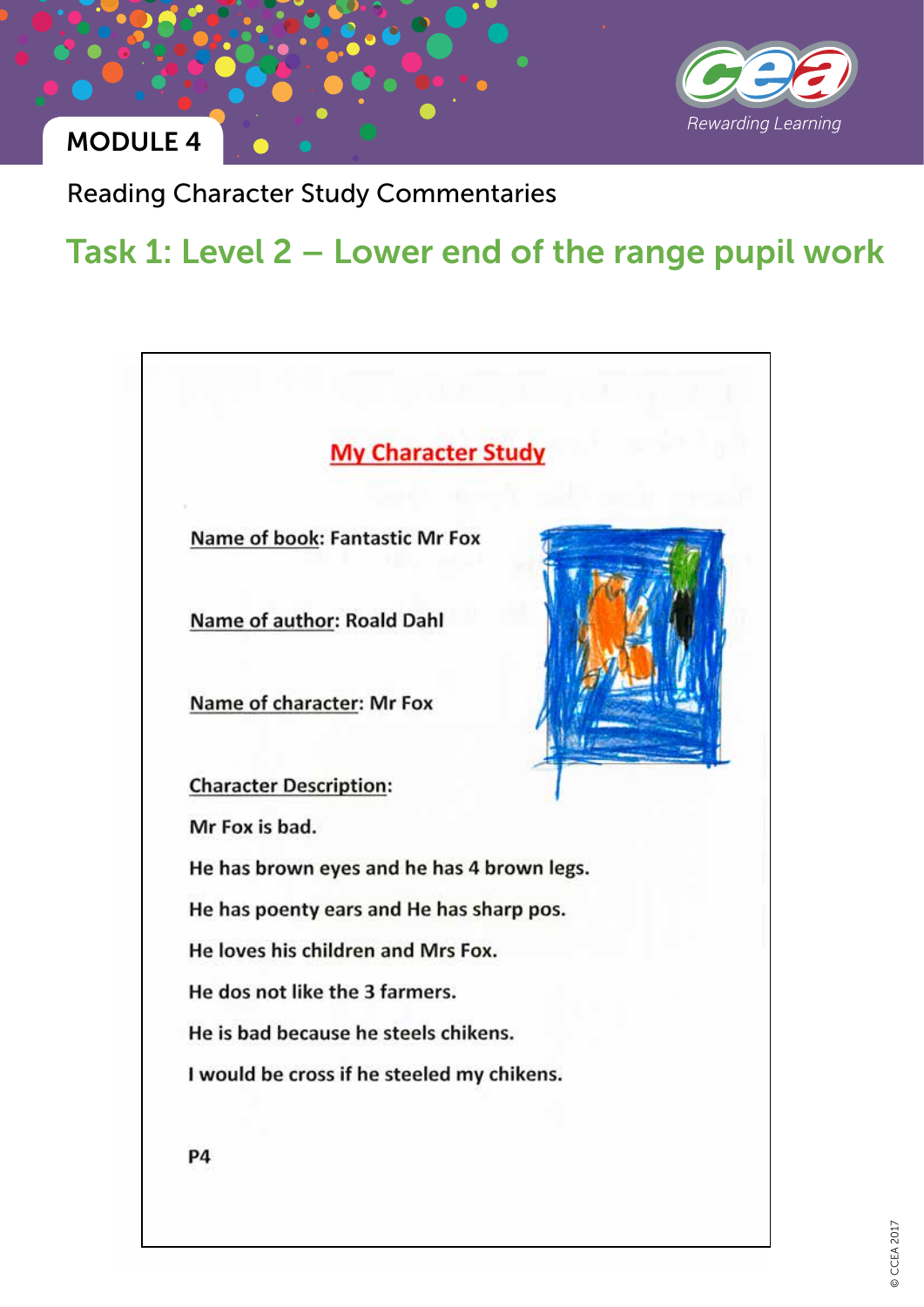

Reading Character Study Commentaries

# Task 1: Level 2 – Lower end of the range

| <b>Context, including prior</b><br>learning                                              | The class had been reading the novel Fantastic Mr Fox as a shared<br>text. Extensive class discussion took place as well as shared<br>reading and modelled writing of character studies prior to the<br>children writing an independent character study on Mr Fox. The<br>pupils used a range of different reading strategies in order to<br>enhance their understanding (Requirement 2).                                                                                                                                                                                                                                              |
|------------------------------------------------------------------------------------------|----------------------------------------------------------------------------------------------------------------------------------------------------------------------------------------------------------------------------------------------------------------------------------------------------------------------------------------------------------------------------------------------------------------------------------------------------------------------------------------------------------------------------------------------------------------------------------------------------------------------------------------|
| What is it that makes<br>this piece sit within the lower<br>end of the range of Level 2? | The piece shows that:<br>the pupil understood and used some information from the text<br>for the purpose of writing the character study, for example 'He<br>has brown eyes and he has 4 brown legs' (Requirement 1);<br>the pupil used a range of reading strategies, including<br>$\bullet$<br>illustrations within the text (Requirements 2 and 4); and<br>the pupil expressed a personal opinion, 'He is bad because<br>$\bullet$<br>he steels chikens. I would be cross if he stealed my chikens'<br>(Requirement 5).                                                                                                              |
| What does the pupil need to<br>do to make this piece a more<br>secure Level 2?           | The pupil needs to:<br>recount more significant events that Mr Fox was involved in,<br>for example 'He dos not like the 3 farmers. They shot his tail off;<br>include further detailed information about Mr Fox's personal<br>$\bullet$<br>traits, for example 'Mr Fox is clever and crafty because he tricks<br>the farmers'; and<br>express more opinions about Mr Fox (achieved through<br>effective teacher questioning, such as 'Why would you be<br>cross with Mr Fox?') and provide greater detail to show an<br>understanding of the text, for example 'I would be cross if he<br>steeled my chikens because stealing is bad'. |
| What does the teacher<br>need to teach?                                                  | The teacher could:<br>provide more examples and opportunities to look at the<br>content and structure of a character study;<br>model how to select information appropriate to a character<br>study;<br>encourage the pupil to ask questions to seek clarification<br>$\bullet$<br>about the activity;<br>continue work on how to include a supported opinion in<br>$\bullet$<br>response to reading; and<br>use websites to extend pupils' understanding of the character.                                                                                                                                                             |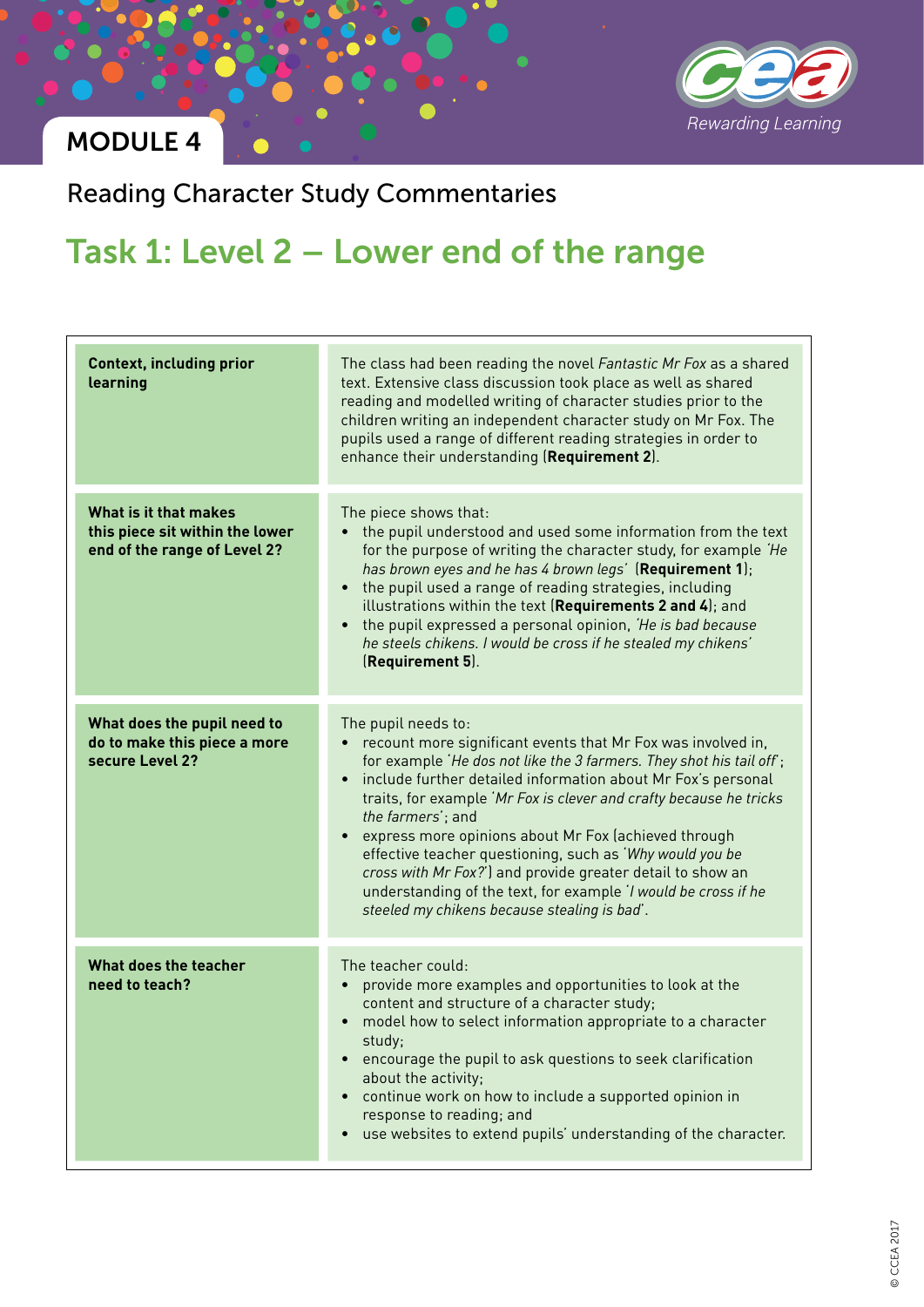

Reading Character Study Commentaries

## Task 1: Level 2 – Middle of the range pupil work



Name of book: Fantastic Mr Fox

Name of author: Roald Dahl

Name of character: Mr Fox



**Character Description:** 

Mr Fox is brown. He has a very long nose. He lives in a hole. He loves Mrs Fox and his kids. He is good to his friends to.

He got his tail shoot off by the farmers but he is still a happy fox and he is still alive. He looks funny with no tail.

He loves to steal the chickens from the farmers. I wish he lived under the tree at my house and then I could be friends with him.

P4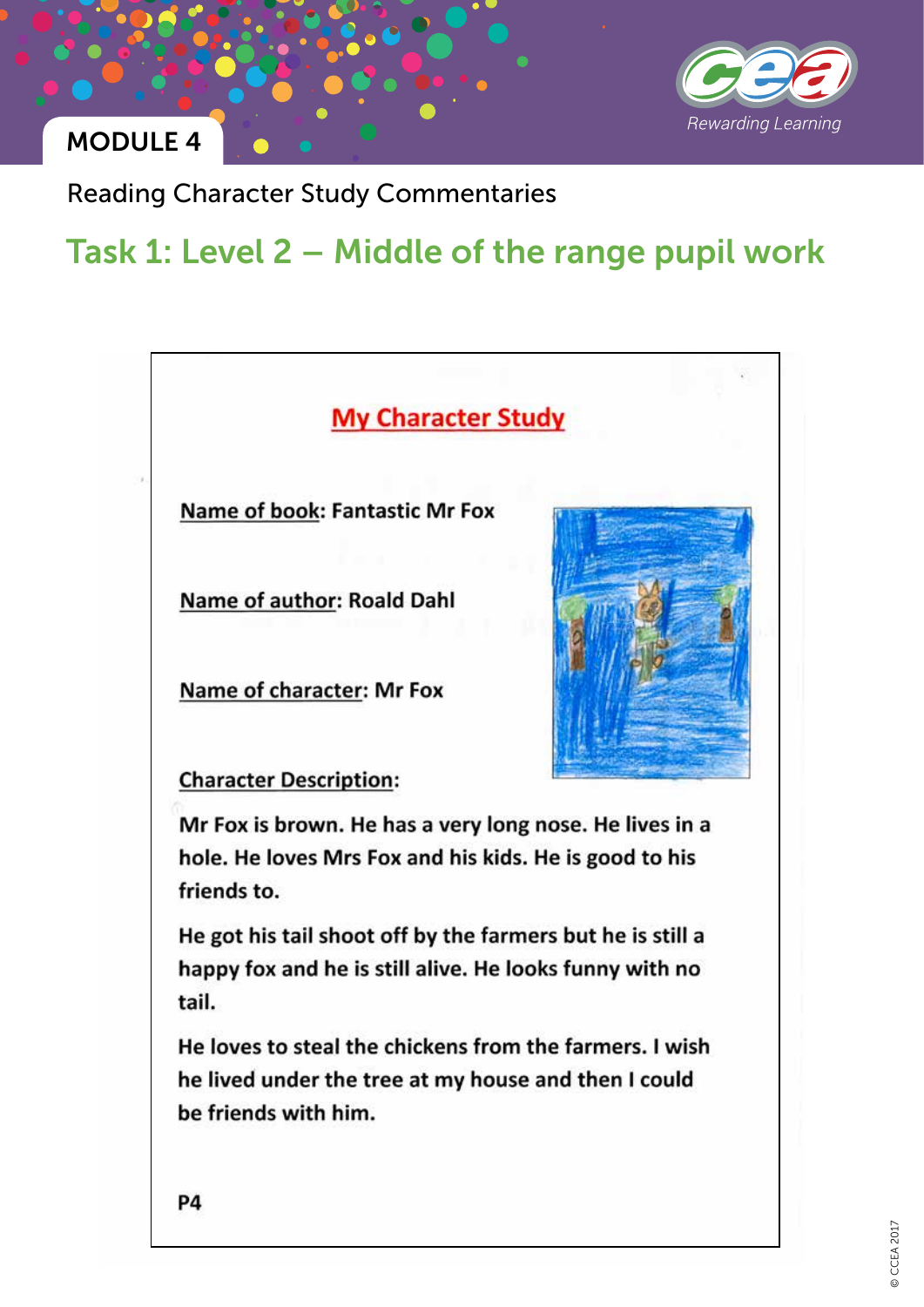

Reading Character Study Commentaries

# Task 1: Level 2 – Middle of the range

| <b>Context, including prior</b><br>learning                                                              | The class had been reading the novel Fantastic Mr Fox as a shared<br>text. Extensive class discussion took place as well as shared<br>reading and modelled writing of character studies prior to the<br>children writing an independent character study on Mr Fox. The<br>pupils used a range of different reading strategies in order to<br>enhance their understanding (Requirement 2).                                                                                                                                                                    |
|----------------------------------------------------------------------------------------------------------|--------------------------------------------------------------------------------------------------------------------------------------------------------------------------------------------------------------------------------------------------------------------------------------------------------------------------------------------------------------------------------------------------------------------------------------------------------------------------------------------------------------------------------------------------------------|
| What is it that makes<br>this piece sit within the middle<br>of the range<br>of Level 2?                 | The piece shows that:<br>an understanding of the text enabled the pupil to construct<br>$\bullet$<br>a character study of Mr Fox, for example 'Mr Fox is brown. He<br>has a very long nose. He lives in a hole' (Requirement 1); and<br>opinions provided support the pupil's understanding of the<br>$\bullet$<br>text, 'He looks funny with no tail' and 'I wish he lived under<br>the tree at my house and then I could be friends with him'<br>(Requirement 5).                                                                                          |
| What does the pupil need to<br>do to bring this piece into the<br>higher end of the range of<br>Level 2? | The pupil needs to:<br>demonstrate a greater understanding of the entire character<br>of Mr Fox, including more detail on his physical traits and<br>personality, for example possibly replace 'Mr Fox is brown.<br>He has a very long nose.' with 'Mr Fox has brown fur and a long<br>bushy tail and a very long nose'; and<br>• include more detail on significant events that Mr Fox was<br>involved in, for example 'He got his tail shoot off by the farmers<br>because he was stealing chickens but he is still a happy fox and<br>he is still alive'. |
| What does the teacher<br>need to teach?                                                                  | The teacher could:<br>provide the pupil with specific guidance on how to improve the<br>detail included in the character study;<br>demonstrate how to select specific information from the text,<br>for example, 'bushy tail', 'pointy ears', 'sharp claws';<br>provide the pupil with examples of how to recount and<br>sequence important events that Mr Fox was involved in; and<br>use websites to extend pupils' understanding of the character,<br>for example www.teachingideas.co.uk                                                                 |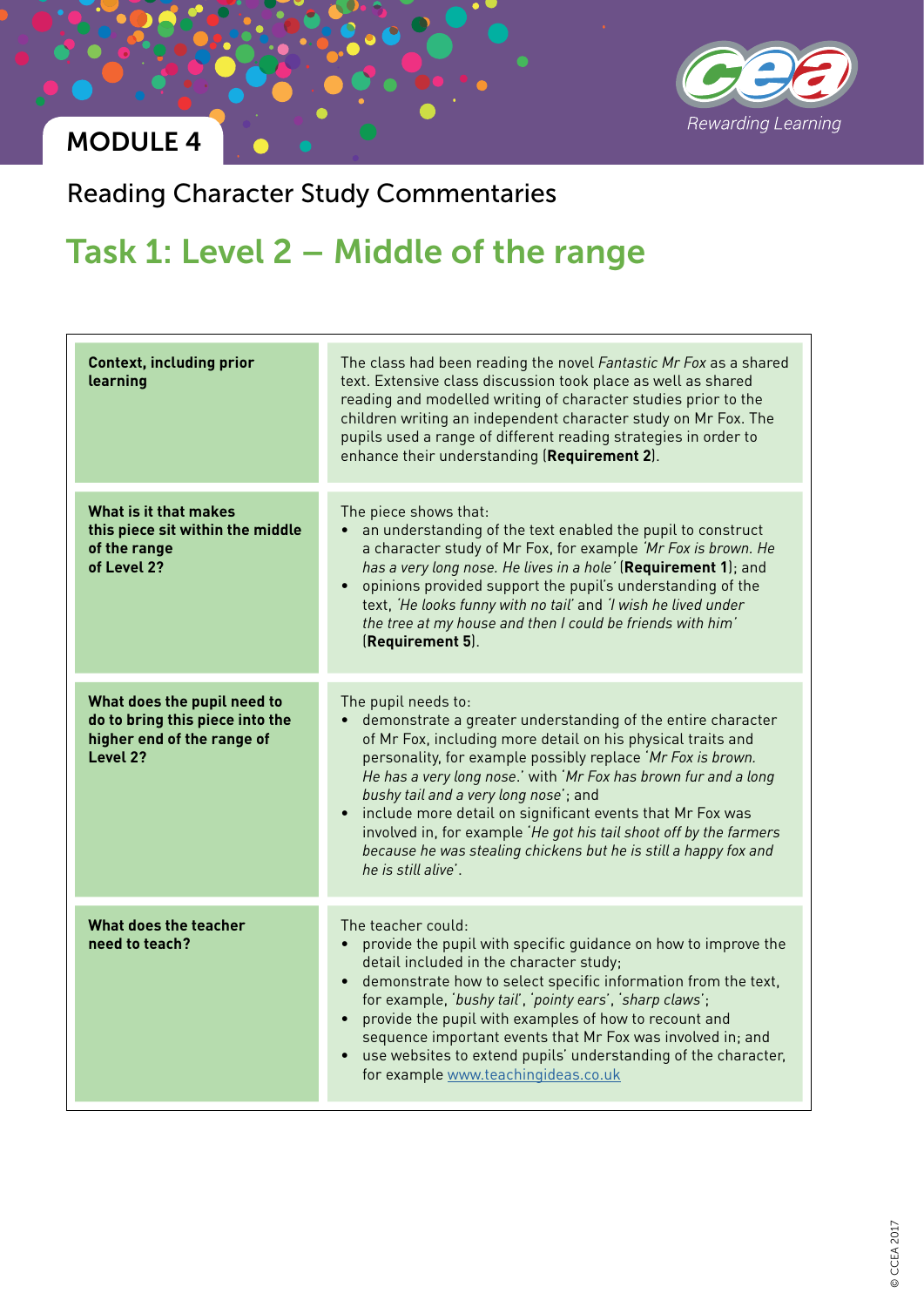

Reading Character Study Commentaries

## Task 1: Level 2 – Higher end of the range pupil work

### **My Character Study**

Name of book: Fantastic Mr Fox

Name of author: Roald Dahl

Name of character: Mr Fox



**Character Description:** 

Mr Fox is a sly fox with fluffy fur. He has big blue eyes and a big orange tail but it got shot off by one of the farmers because he was stealing the chickens. He has a black nose too.

He is sometimes lazy but he is also kind because he gives his friends some for food. He is very sneaky and even sneaks into farms and steals chickens for his family.

Mr Fox loves Mrs Fox and his family very much. He wood never let anything bad happen to them. But he really dosent care about the 3 farmers because they are mean and nasty. Mr Fox makes the farmers really mad because they cannot catch him.

I would rather be like Mr Fox than the 3 farmers because he is kind and they are not. Mr Fox is funny.

**P4**